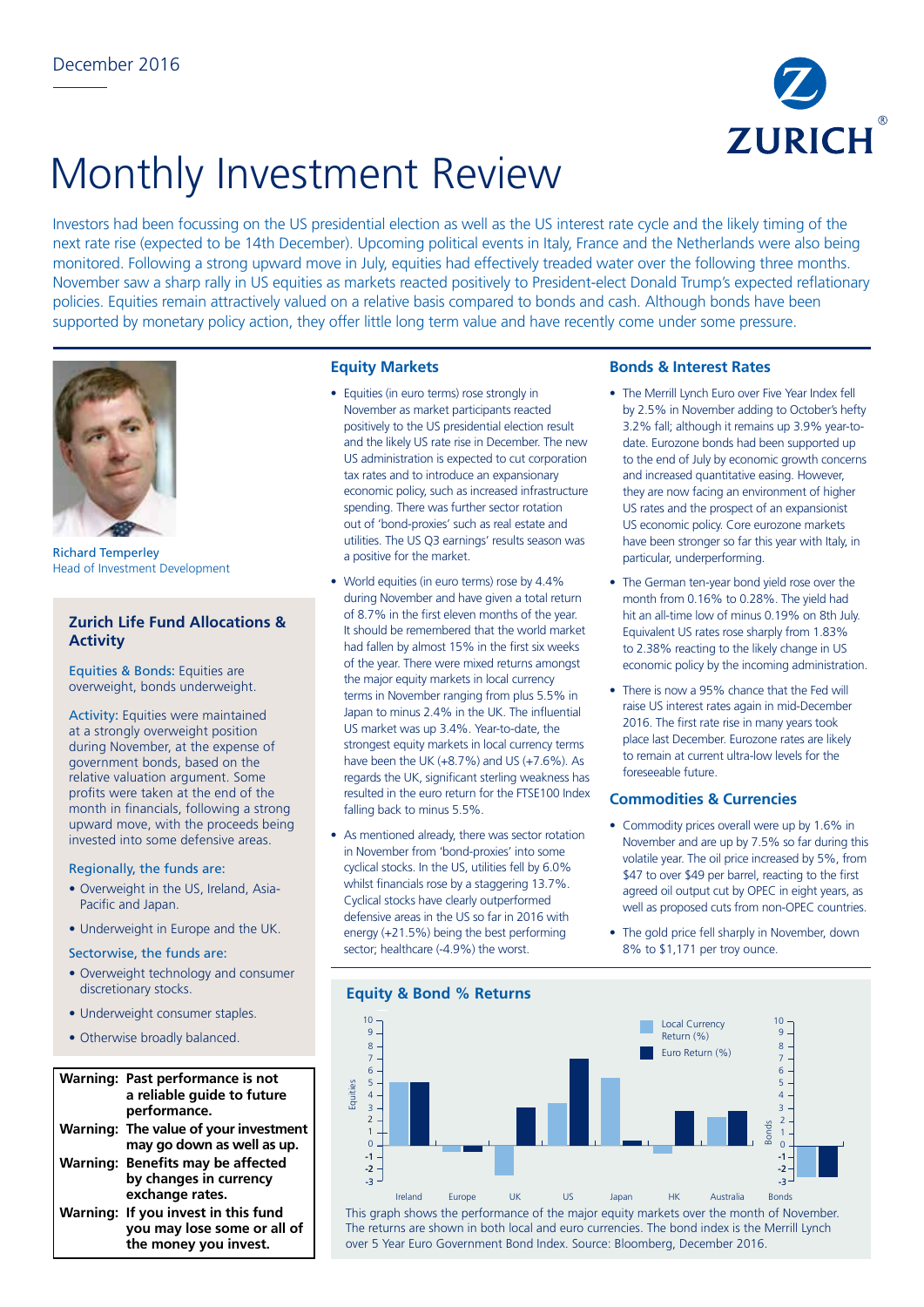#### Zurich Life Annualised Performance to 1st December 2016

|                                                 | Year to     | <b>Annualised</b> |                    |                    |                    |                    |                    |                        |
|-------------------------------------------------|-------------|-------------------|--------------------|--------------------|--------------------|--------------------|--------------------|------------------------|
|                                                 | <b>Date</b> | 1 Year            | 3 Years            | 5 Years            | 10 Years           | 15 Years           | 20 Years           | Fund Size $(\epsilon)$ |
| <b>Pathway Multi-Asset Funds</b>                |             |                   |                    |                    |                    |                    |                    |                        |
| Pathway 2                                       | 1.1%        | 0.4%              | 1.7%               | <b>Not Started</b> | <b>Not Started</b> | <b>Not Started</b> | <b>Not Started</b> | 132,889,789            |
| Pathway <b>B</b>                                | 3.1%        | 1.5%              | 4.2%               | <b>Not Started</b> | <b>Not Started</b> | <b>Not Started</b> | <b>Not Started</b> | 408,072,896            |
| Pathway 4                                       | 6.5%        | 3.5%              | 8.4%               | <b>Not Started</b> | <b>Not Started</b> | <b>Not Started</b> | <b>Not Started</b> | 428,990,213            |
| Pathway $\mathbf{5}$                            | 8.8%        | 3.9%              | 10.2%              | <b>Not Started</b> | <b>Not Started</b> | <b>Not Started</b> | Not Started        | 138,502,936            |
| Pathway 6                                       | 6.9%        | 2.6%              | 7.2%               | <b>Not Started</b> | <b>Not Started</b> | <b>Not Started</b> | <b>Not Started</b> | 16,523,022             |
| <b>Managed Funds</b>                            |             |                   |                    |                    |                    |                    |                    |                        |
| Cautiously Managed                              | 3.6%        | 1.7%              | 9.2%               | 10.3%              | <b>Not Started</b> | <b>Not Started</b> | <b>Not Started</b> | 372,375,944            |
| <b>FinEx Sector Average</b>                     | 2.7%        | 0.7%              | 4.3%               | 5.5%               | 2.4%               | 3.2%               | 4.2%               |                        |
| <b>Balanced</b>                                 | 4.1%        | 0.9%              | 9.9%               | 12.3%              | 5.3%               | 6.1%               | 7.7%               | 1,618,320,056          |
| <b>FinEx Sector Average</b>                     | 2.7%        | $-0.3%$           | 7.0%               | 10.1%              | 2.8%               | 3.7%               | 5.9%               |                        |
| Performance                                     | 3.9%        | 0.2%              | 10.5%              | 12.7%              | 5.0%               | 6.1%               | 7.6%               | 1,301,143,717          |
| Dynamic                                         | 4.2%        | 0.1%              | 10.8%              | 13.4%              | 5.2%               | 6.2%               | 7.6%               | 1,544,932,651          |
| <b>FinEx Sector Average</b>                     | 3.9%        | 0.5%              | 7.5%               | 10.3%              | 3.0%               | 3.9%               | 5.7%               |                        |
| <b>Protected Funds</b>                          |             |                   |                    |                    |                    |                    |                    |                        |
| Protected 70                                    | $-0.6%$     | $-3.7%$           | 5.5%               | 7.7%               | <b>Not Started</b> | <b>Not Started</b> | <b>Not Started</b> | 12,693,585             |
| Protected 80                                    | $-1.5%$     | $-3.7%$           | 3.3%               | 4.9%               | <b>Not Started</b> | <b>Not Started</b> | <b>Not Started</b> | 31,918,015             |
| Protected 90                                    | $-2.2%$     | $-3.4%$           | 0.5%               | 1.1%               | <b>Not Started</b> | <b>Not Started</b> | <b>Not Started</b> | 13,825,170             |
| <b>Cash Fund</b>                                |             |                   |                    |                    |                    |                    |                    |                        |
| Secure                                          | 0.0%        | 0.0%              | 0.0%               | 0.0%               | 1.0%               | 1.5%               | 2.4%               | 354,803,719            |
| Cash Fund                                       | $-0.8%$     | $-0.8%$           | $-0.6%$            | $-0.5%$            | 0.5%               | <b>Not Started</b> | <b>Not Started</b> | 335,931,569            |
| <b>FinEx Sector Average</b>                     | $-0.1%$     | $-0.1%$           | 0.2%               | 0.1%               | 1.1%               | 1.4%               | 2.1%               |                        |
| <b>Bond Funds</b>                               |             |                   |                    |                    |                    |                    |                    |                        |
| Global Corporate Bond (JP Morgan)*              | 2.5%        | 2.3%              | 3.0%               | <b>Not Started</b> | <b>Not Started</b> | <b>Not Started</b> | <b>Not Started</b> | 5,425,116,277          |
| Global Government Bond (JP Morgan)*             | 1.3%        | 1.3%              | 3.1%               | <b>Not Started</b> | <b>Not Started</b> | <b>Not Started</b> | <b>Not Started</b> | 686,150,972            |
| Indexed Eurozone Government Bond (BlackRock)    | 2.0%        | 1.1%              | 5.2%               | 6.1%               | <b>Not Started</b> | <b>Not Started</b> | <b>Not Started</b> | 8,471,403              |
| <b>Active Fixed Income</b>                      | 3.9%        | 2.1%              | 7.8%               | 8.8%               | 6.1%               | 6.1%               | 7.4%               | 186, 176, 954          |
| Inflation-Linked Bond                           | 1.1%        | $-1.5%$           | 1.6%               | 3.3%               | <b>Not Started</b> | <b>Not Started</b> | <b>Not Started</b> | 5,460,039              |
| Long Bond                                       | 5.3%        | 2.9%              | 10.9%              | 11.3%              | 6.5%               | <b>Not Started</b> | <b>Not Started</b> | 57,124,834             |
| Global Real Return (PIMCO)*                     | 6.4%        | 4.2%              | 3.6%               | <b>Not Started</b> | <b>Not Started</b> | <b>Not Started</b> | <b>Not Started</b> | 2,600,000,000          |
| Emerging Local Currency Debt (Pictet)*          | 8.4%        | 2.9%              | 2.7%               | <b>Not Started</b> | <b>Not Started</b> | <b>Not Started</b> | <b>Not Started</b> | 4,787,334,986          |
| <b>FinEx Sector Average</b>                     | 3.5%        | 1.7%              | 5.2%               | 6.6%               | 3.9%               | 4.5%               | 5.6%               |                        |
| <b>Absolute Return/Diversified Assets Funds</b> |             |                   |                    |                    |                    |                    |                    |                        |
| Global Targeted Returns Fund (Invesco) *        | 0.4%        | 0.5%              | <b>Not Started</b> | <b>Not Started</b> | <b>Not Started</b> | <b>Not Started</b> | <b>Not Started</b> | 5,020,000,000          |
| Income Opportunity (JP Morgan)*                 | 5.6%        | 4.1%              | 0.5%               | Not Started        | Not Started        | <b>Not Started</b> | Not Started        | 3,965,598,698          |
| Dynamic Diversified Growth (BlackRock)          | $-4.0%$     | $-5.8%$           | 0.0%               | 2.3%               | Not Started        | <b>Not Started</b> | Not Started        | 15,978,360             |
| <b>Diversified Assets</b>                       | 7.3%        | 3.6%              | 6.1%               | 7.4%               | <b>Not Started</b> | <b>Not Started</b> | <b>Not Started</b> | 13,519,706             |
| <b>Active Asset Allocation</b>                  | 6.0%        | 2.9%              | 8.3%               | 8.4%               | Not Started        | <b>Not Started</b> | <b>Not Started</b> | 205,833,277            |
| <b>Commodity Funds</b>                          |             |                   |                    |                    |                    |                    |                    |                        |
| Gold                                            | 12.8%       | 9.2%              | 5.6%               | $-3.8%$            | Not Started        | Not Started        | Not Started        | 32,863,956             |
| Earth Resources                                 | 1.0%        | $-3.4%$           | $-6.5%$            | $-5.8%$            | Not Started        | <b>Not Started</b> | Not Started        | 5,711,421              |
| <b>Global Commodities</b>                       | 17.8%       | 8.4%              | $-5.9%$            | $-5.1%$            | $-5.1%$            | <b>Not Started</b> | Not Started        | 15,134,579             |
| CommoditiesPLUS Strategy (PIMCO)*               | 12.7%       | 6.7%              | $-11.8%$           | <b>Not Started</b> | <b>Not Started</b> | <b>Not Started</b> | <b>Not Started</b> | 402,800,000            |
| <b>Green Resources</b>                          | $-13.0%$    | $-9.8%$           | $-3.2%$            | 2.6%               | <b>Not Started</b> | <b>Not Started</b> | <b>Not Started</b> | 3,755,335              |
| <b>Equity Funds (Global)</b>                    |             |                   |                    |                    |                    |                    |                    |                        |
| 5 Star 5                                        | 1.1%        | $-2.8%$           | 9.6%               | 13.1%              | 4.2%               | 6.4%               | <b>Not Started</b> | 204, 307, 215          |
| <b>International Equity</b>                     | 7.1%        | 2.7%              | 12.1%              | 14.6%              | 6.4%               | 5.9%               | Not Started        | 1,045,828,052          |
| Global Select (Threadneedle)                    | 5.3%        | $-1.4%$           | 12.1%              | 14.4%              | 6.6%               | 5.7%               | <b>Not Started</b> | 6,574,390              |
| Global Equity (MFS Meridian)*                   | 7.3%        | 0.3%              | 11.3%              | Not Started        | Not Started        | Not Started        | <b>Not Started</b> | 5,088,151,577          |
| Indexed Global Equity (BlackRock)               | 7.2%        | 1.8%              | 12.5%              | 14.6%              | <b>Not Started</b> | Not Started        | <b>Not Started</b> | 106,559,229            |
| <b>FinEx Sector Average</b>                     | 5.1%        | 0.6%              | 8.5%               | 12.3%              | 4.2%               | 3.8%               | 6.0%               |                        |

#### **Source: Financial Express as at 01/12/2016**

The Financial Express sector averages shown are the average of all funds in each of the Financial Express sectors in the individual pensions category.

**Annual management charges (AMC) apply. The fund returns shown are net of the AMC deducted by Zurich Life in our unit prices. The fund returns are based on an investment in the funds and do not represent the returns achieved by individual policies linked to the funds. These fund returns may be before the full AMC is applied to a policy. The actual returns on policies linked to the specified fund will be lower because of the effects of charges and in some cases a higher management charge.**

\* External fund size: Where external funds have been on the Zurich platform for less than two years, we have used the fund size of the underlying external fund. N/S = Not Started.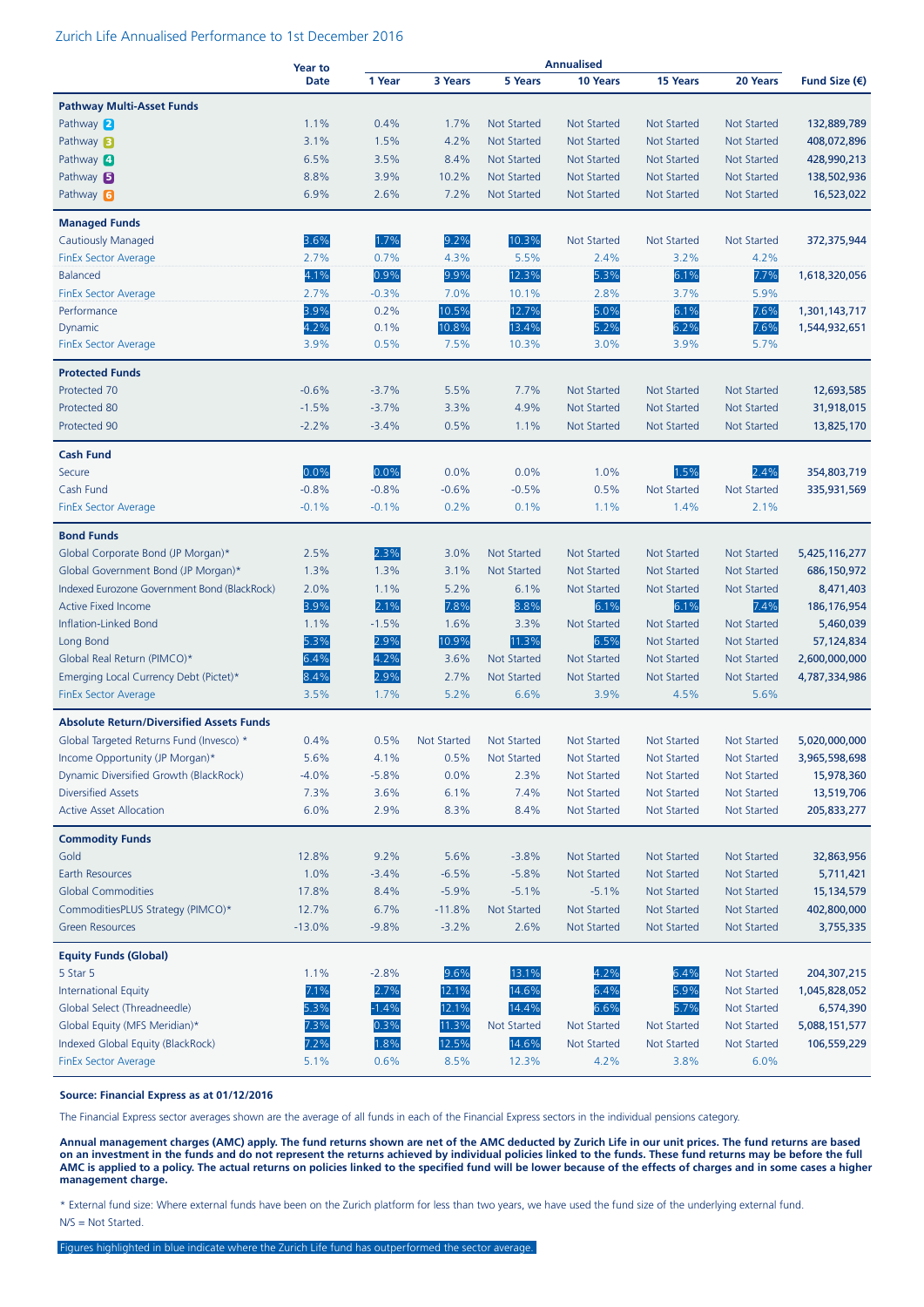|                                               | Year to     |          | <b>Annualised</b>  |                    |                    |                    |                    |                        |
|-----------------------------------------------|-------------|----------|--------------------|--------------------|--------------------|--------------------|--------------------|------------------------|
|                                               | <b>Date</b> | 1 Year   | 3 Years            | 5 Years            | 10 Years           | <b>15 Years</b>    | 20 Years           | Fund Size $(\epsilon)$ |
| <b>Equity Funds (European)</b>                |             |          |                    |                    |                    |                    |                    |                        |
| Euro Markets Fund (BlackRock)*                | $-4.5%$     | $-10.1%$ | 3.5%               | <b>Not Started</b> | <b>Not Started</b> | <b>Not Started</b> | <b>Not Started</b> | 3,034,380,000          |
| 5 Star 5 Europe                               | $-1.5%$     | $-5.7%$  | 8.6%               | 15.2%              | 4.6%               | Not Started        | <b>Not Started</b> | 98,662,121             |
| European Select (Threadneedle)                | $-5.7%$     | $-11.4%$ | 7.1%               | 13.0%              | 6.2%               | 6.8%               | <b>Not Started</b> | 11,677,933             |
| Small Cap Europe (Pictet)*                    | $-3.5%$     | $-6.1%$  | 8.1%               | <b>Not Started</b> | <b>Not Started</b> | <b>Not Started</b> | <b>Not Started</b> | 267,904,910            |
| <b>FinEx Sector Average</b>                   | $-5.3%$     | $-8.3%$  | 4.6%               | 12.0%              | 3.1%               | 4.3%               | 7.6%               |                        |
| <b>Equity Funds (Eurozone)</b>                |             |          |                    |                    |                    |                    |                    |                        |
| <b>Eurozone Equity</b>                        | $-1.9%$     | $-7.2%$  | 4.9%               | 12.1%              | 4.5%               | <b>Not Started</b> | <b>Not Started</b> | 66,385,125             |
| Europe ex-UK Index (BlackRock)                | $-3.7%$     | $-7.8%$  | 4.6%               | 10.9%              | 2.7%               | <b>Not Started</b> | <b>Not Started</b> | 3,006,003              |
| Indexed Eurozone Equity (BlackRock)           | $-0.5%$     | $-7.7%$  | 3.8%               | 10.4%              | <b>Not Started</b> | <b>Not Started</b> | <b>Not Started</b> | 2,444,160              |
| <b>FinEx Sector Average</b>                   | $-4.0%$     | $-7.8%$  | 4.0%               | 9.9%               | 1.1%               | 2.8%               | 5.9%               |                        |
| <b>Equity Funds (Irish)</b>                   |             |          |                    |                    |                    |                    |                    |                        |
| <b>Irish Equity</b>                           | $-5.8%$     | $-6.2%$  | 15.0%              | 20.6%              | 0.1%               | <b>Not Started</b> | <b>Not Started</b> | 16,214,667             |
| <b>FinEx Sector Average</b>                   | $-8.3%$     | $-8.3%$  | 11.6%              | 17.9%              | $-1.7%$            | 2.9%               | 6.0%               |                        |
|                                               |             |          |                    |                    |                    |                    |                    |                        |
| <b>Equity Funds (American)</b>                |             |          |                    |                    |                    |                    |                    |                        |
| 5 Star 5 Americas                             | 12.0%       | 5.5%     | 18.1%              | 18.2%              | 9.0%               | <b>Not Started</b> | <b>Not Started</b> | 66,591,750             |
| American Select (Threadneedle)                | 12.8%       | 5.0%     | 15.3%              | 17.6%              | 9.1%               | 5.6%               | <b>Not Started</b> | 12,168,685             |
| <b>FinEx Sector Average</b>                   | 10.9%       | 5.9%     | 14.7%              | 17.5%              | 8.0%               | 4.6%               | 6.8%               |                        |
| <b>Equity Fund (UK)</b>                       |             |          |                    |                    |                    |                    |                    |                        |
| UK Growth (M&G)*                              | $-10.8%$    | $-17.4%$ | 1.8%               | <b>Not Started</b> | <b>Not Started</b> | <b>Not Started</b> | <b>Not Started</b> | 593,630,000            |
| UK Index (BlackRock)                          | $-2.6%$     | $-8.6%$  | 2.9%               | 7.6%               | 2.3%               | <b>Not Started</b> | <b>Not Started</b> | 2,304,712              |
| <b>FinEx Sector Average</b>                   | $-5.5%$     | $-10.3%$ | 1.8%               | 7.8%               | 2.1%               | 2.9%               | 4.4%               |                        |
| <b>Equity Funds (Far East Asia)</b>           |             |          |                    |                    |                    |                    |                    |                        |
| 5 Star 5 Asia Pacific                         | 11.2%       | 8.4%     | 7.7%               | 9.6%               | 3.6%               | <b>Not Started</b> | <b>Not Started</b> | 69,728,317             |
| <b>Asia Pacific Equity</b>                    | 12.0%       | 7.9%     | 6.7%               | 9.3%               | <b>Not Started</b> | <b>Not Started</b> | <b>Not Started</b> | 7,875,962              |
| <b>FinEx Sector Average</b>                   | 8.3%        | 4.9%     | 4.6%               | 7.5%               | 4.4%               | 6.5%               | 5.4%               |                        |
| <b>Equity Funds (Japan)</b>                   |             |          |                    |                    |                    |                    |                    |                        |
| Japan Index (BlackRock)                       | 3.4%        | 0.6%     | 10.4%              | 12.6%              | 2.4%               | <b>Not Started</b> | <b>Not Started</b> | 3,381,129              |
| <b>FinEx Sector Average</b>                   | 3.9%        | $-0.7%$  | 8.8%               | 12.1%              | 1.5%               | 2.2%               | 2.0%               |                        |
| <b>Equity Funds (High Yield)</b>              |             |          |                    |                    |                    |                    |                    |                        |
| Dividend Growth                               | 14.4%       | 8.0%     | 12.6%              | 16.4%              | 5.4%               | <b>Not Started</b> | Not Started        | 222,489,713            |
| Global Dividend (M&G)*                        | 17.2%       | 7.5%     | 7.7%               | <b>Not Started</b> | <b>Not Started</b> | <b>Not Started</b> | <b>Not Started</b> | 6,466,190,000          |
|                                               | 5.1%        |          | 8.5%               | 12.3%              | 4.2%               | 3.8%               | 6.0%               |                        |
| <b>FinEx Sector Average</b>                   |             | 0.6%     |                    |                    |                    |                    |                    |                        |
| <b>Equity Funds (Emerging Market)</b>         |             |          |                    |                    |                    |                    |                    |                        |
| <b>India Equity</b>                           | 0.5%        | $-2.0%$  | 12.4%              | 7.8%               | <b>Not Started</b> | Not Started        | <b>Not Started</b> | 11,536,219             |
| Emerging Markets Opportunities (JP Morgan)*   | 16.9%       | 6.7%     | 3.9%               | <b>Not Started</b> | <b>Not Started</b> | Not Started        | <b>Not Started</b> | 1,979,886,622          |
| <b>FinEx Sector Average</b>                   | 10.6%       | 4.6%     | 4.8%               | 4.3%               | 3.7%               | 5.5%               | <b>Not Started</b> |                        |
| <b>Equity Funds (Specialist)</b>              |             |          |                    |                    |                    |                    |                    |                        |
| Top Tech 100                                  | 8.0%        | 3.3%     | 21.5%              | 22.2%              | 13.1%              | 6.3%               | <b>Not Started</b> | 35,749,339             |
| <b>FinEx Sector Average</b>                   | 4.3%        | 0.9%     | 4.0%               | 5.1%               | 1.4%               | 0.9%               | 3.1%               |                        |
| <b>Property Funds</b>                         |             |          |                    |                    |                    |                    |                    |                        |
| Fund of REITs                                 | $-16.4%$    | $-13.7%$ | <b>Not Started</b> | <b>Not Started</b> | <b>Not Started</b> | Not Started        | <b>Not Started</b> | 13,566,768             |
| European (Ex-UK) Property                     | $-1.1%$     | $-1.9%$  | 11.0%              | 12.5%              | <b>Not Started</b> | Not Started        | <b>Not Started</b> | 40,180,025             |
| Global Property Equities (Henderson Horizon)* | 3.2%        | 0.1%     | 12.8%              | Not Started        | <b>Not Started</b> | Not Started        | <b>Not Started</b> | 427,370,469            |
| Australasia Property                          | 12.1%       | 9.9%     | 11.6%              | 11.2%              | <b>Not Started</b> | Not Started        | <b>Not Started</b> | 29,997,007             |
| <b>FinEx Sector Average</b>                   | 0.5%        | 0.7%     | 7.9%               | 6.6%               | $-2.7%$            | 2.7%               | 6.6%               |                        |
| <b>Funds Closed to New Business</b>           |             |          |                    |                    |                    |                    |                    |                        |
| <b>Eurozone Property</b>                      | $-2.6%$     | $-3.7%$  | 10.1%              | 12.6%              | 0.9%               | Not Started        | <b>Not Started</b> | 20,068,510             |
| Global Emerging Markets Equity (Aberdeen)*    | 16.0%       | 6.2%     | 5.0%               | Not Started        | Not Started        | Not Started        | Not Started        | 5,902,148,424          |
|                                               |             |          |                    |                    |                    |                    |                    |                        |

**Warning: Past performance is not a reliable guide to future performance. Warning: The value of your investment may go down as well as up. Warning: Benefits may be affected by changes in currency exchange rates. Warning: If you invest in this fund you may lose some or all of the money you invest.**